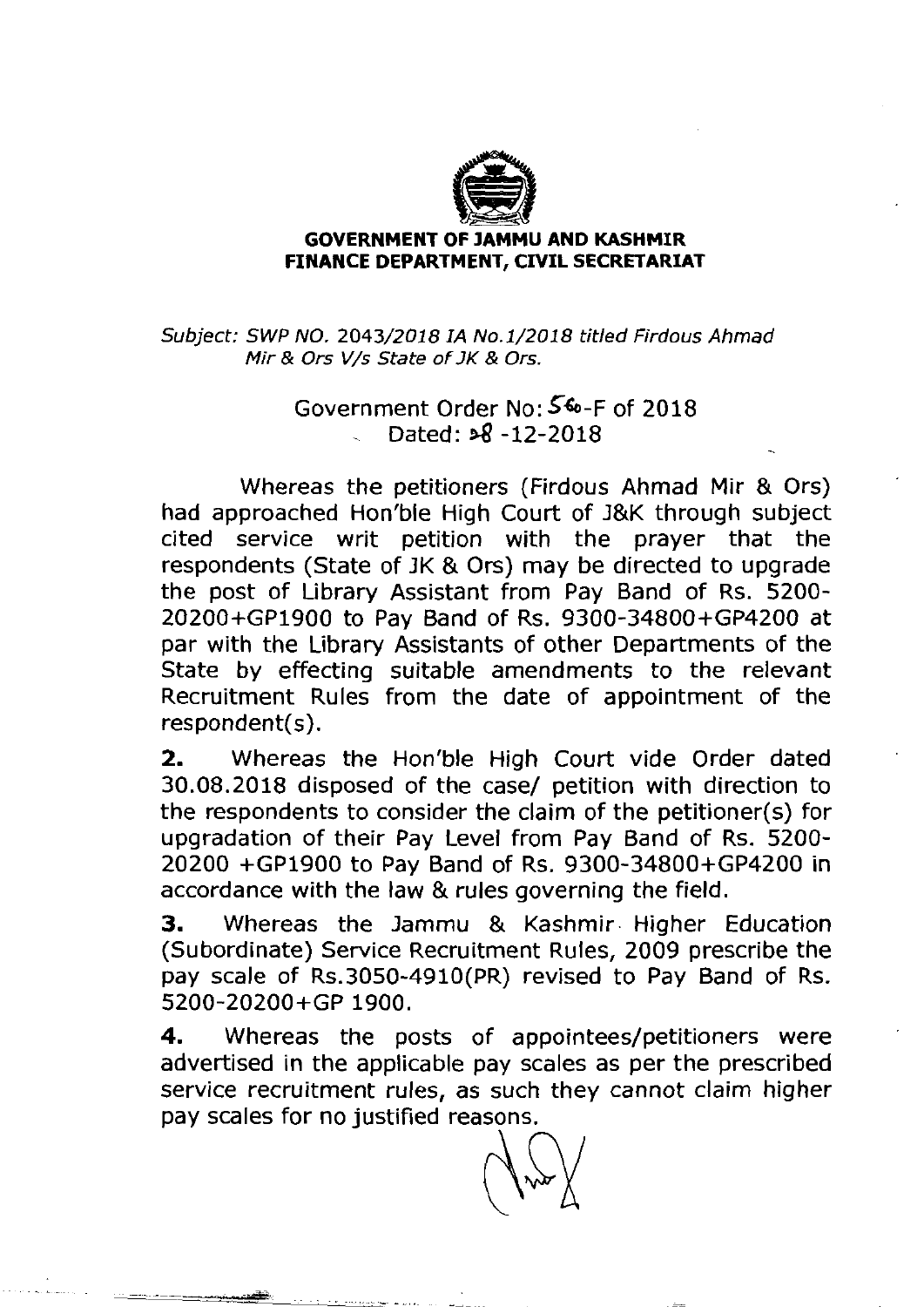**5.** Whereas the claim was further examined in light of the applicable Service Recruitment Rules of relevant Departments, viz Libraries Department, School Education Department & Higher Education Department wherein the pay structure of the post of **Library Assistant** is as under:-

(i) Libraries Department as per departmental Subordinate Service Recruitment Rules, 1989.

Library Assistant= 800- 1500(PR) revised to 950-1500(PR) revised to 3050-4910(PR) revised to 5200-20200+GP1900(PR)

(ii) School Education Department as per departmental Subordinate Service Recruitment Rules, 2008. Library Assistant=  $3050 - 4910$  (PR) revised to 5200-20200+GP1900(PR)

(iii) Higher Education Department as per departmental Subordinate Service Recruitment Rules, 2009. Library Assistant=  $3050 - 4910$  (PR) revised to 5200-20200+GP1900(PR)

**6.** Whereas the pay structure of the post of Library Assistant in Higher Education Department, besides being in conformity with the pay structure of Libraries Department & School Education Department, has a well defined hierarchy as well as career progression structure & promotional avenues through following hierarchical structure:-

(i) Library bearer in pay scale 4440-7440+1300;

- (ii) Library Assistant in pay scale 5200-20200+1900;
- (iii) Junior Librarian in pay scale 5200-20200+2400;
- (iv) Librarian in pay scale 9300-34800+4200;
- (v) Senior Librarian in pay scale 9300-34800+4280.  $\frac{1}{1}$

7. Whereas, universities are neither State Government Departments, nor their pay scales are determined by the State Government, and even the magnitude of work in Universities and Colleges has no comparison.